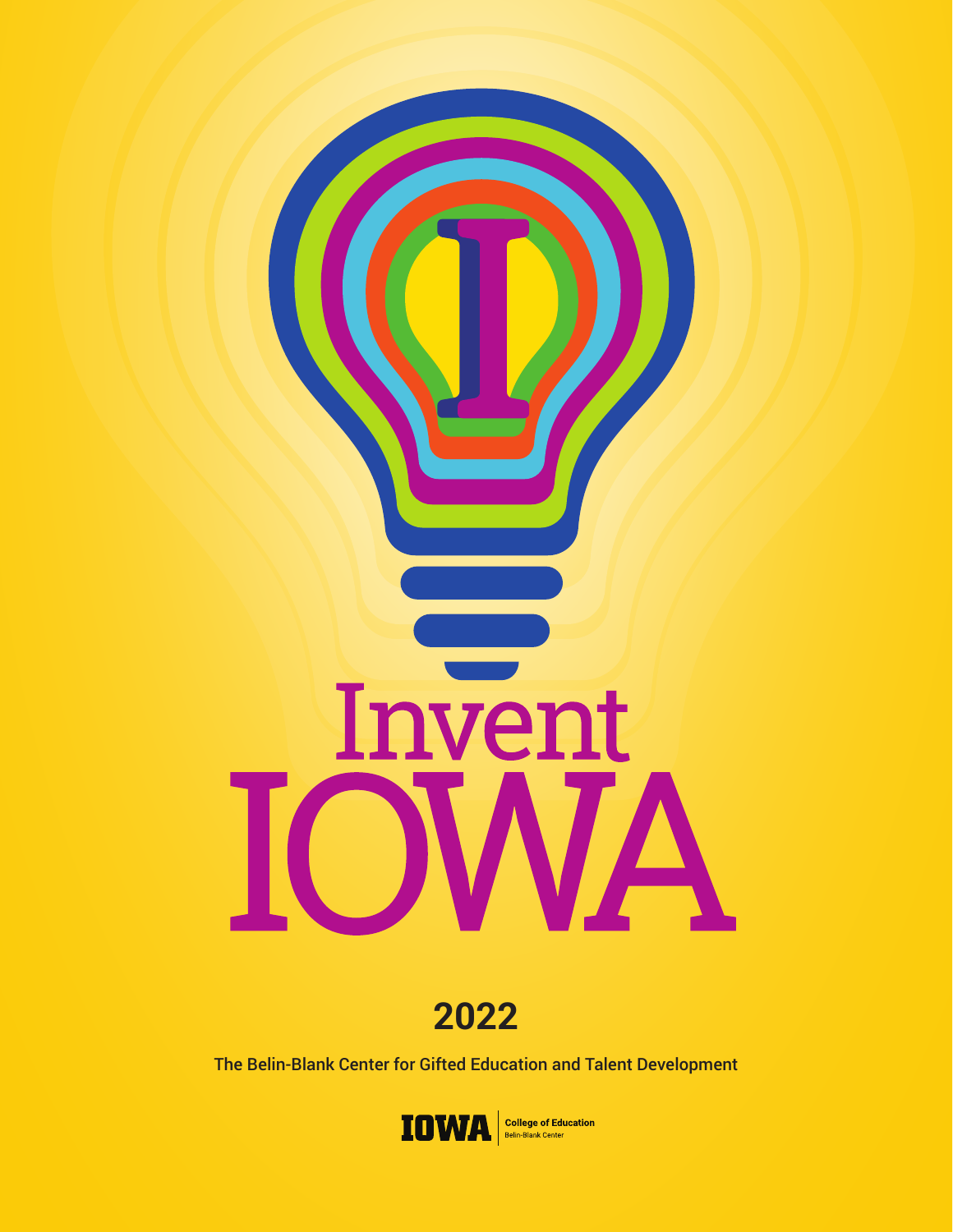| <b>GRADE</b> | <b>INVENTION</b>                                                      | <b>STUDENT</b>       | <b>TEACHER</b>           | <b>SCHOOL DISTRICT</b>                          |
|--------------|-----------------------------------------------------------------------|----------------------|--------------------------|-------------------------------------------------|
|              | <b>Chuck Find</b>                                                     | Keiran Flannery      | <b>Morgan Schwarting</b> | Alburnett Comm<br><b>School District</b>        |
|              | <b>Comfy Cap</b>                                                      | <b>Vivann Rabik</b>  | <b>Morgan Schwarting</b> | <b>Alburnett Comm</b><br><b>School District</b> |
|              | E.F.A.F. (Emergency<br><b>Floor plan App for First</b><br>responders) | <b>Charles Smith</b> | Susan Smith              | Home School                                     |
|              | <b>Easy Treez</b>                                                     | Arabella Bolton      | <b>Morgan Schwarting</b> | <b>Alburnett Comm</b><br><b>School District</b> |
|              | <b>Kat Klaw</b>                                                       | Anastasia Kendall    | <b>Morgan Schwarting</b> | Alburnett Comm<br><b>School District</b>        |
|              | <b>Safe Seeker</b>                                                    | Luke Powers          | <b>Morgan Schwarting</b> | <b>Alburnett Comm</b><br><b>School District</b> |

| M.<br>٠ |  |
|---------|--|

0

| <b>INVENTION</b>                  | <b>STUDENT</b>                                                               | <b>TEACHER</b>           | <b>SCHOOL DISTRICT</b>                          |
|-----------------------------------|------------------------------------------------------------------------------|--------------------------|-------------------------------------------------|
| <b>Baby Travel System</b>         | <b>Julia Drees</b><br><b>Delaney Joens</b><br>Nikki Robson                   | Nancy Jacoby             | St. Pius X                                      |
| <b>Bath Buddy</b>                 | Lyla Wiebold                                                                 | <b>Randi Endriss</b>     | <b>Treynor Comm</b><br><b>School District</b>   |
| <b>Book Buddy</b>                 | Casen Clemsen<br><b>Boston Curtis</b><br>Eli Honkomp<br><b>Talin Wolford</b> | <b>Randi Endriss</b>     | <b>Treynor Comm</b><br><b>School District</b>   |
| <b>Guinea Pig Feeder</b>          | <b>Katelynn Handley</b><br><b>Audrey Paulsen</b>                             | <b>Morgan Schwarting</b> | <b>Alburnett Comm</b><br><b>School District</b> |
| Handy-pup ramp                    | Zoe Delgado<br><b>Hadley Freiburger</b>                                      | Nancy Jacoby             | St. Pius X                                      |
| <b>Multi Task Cart</b>            | <b>Purandar Yeruva</b>                                                       | <b>Ryan Kreher</b>       | Linn-Mar Comm<br><b>School District</b>         |
| <b>Paw Signal and Doggie Door</b> | <b>Quin McGargill</b>                                                        | <b>Morgan Schwarting</b> | Alburnett Comm<br><b>School District</b>        |
| <b>Sneezable 3000</b>             | <b>Cade Koppes</b><br><b>TJ Wagner</b>                                       | <b>Morgan Schwarting</b> | <b>Alburnett Comm</b><br><b>School District</b> |
| <b>Super Secret Storage</b>       | Zoey Campbell<br><b>Tenley Hemmingser</b><br>Joslynn Magill                  | <b>Randi Endriss</b>     | <b>Treynor Comm</b><br><b>School District</b>   |
| <b>The Fantastic Leash</b>        | <b>Ella Cooling</b><br><b>Lindsy Alons</b><br>Rocco Younadam                 | <b>Nancy Jacoby</b>      | St. Pius X                                      |

**The New Hospital Gown** | Vivienne Perez-Vernon | Nancy Jacoby | St. Pius X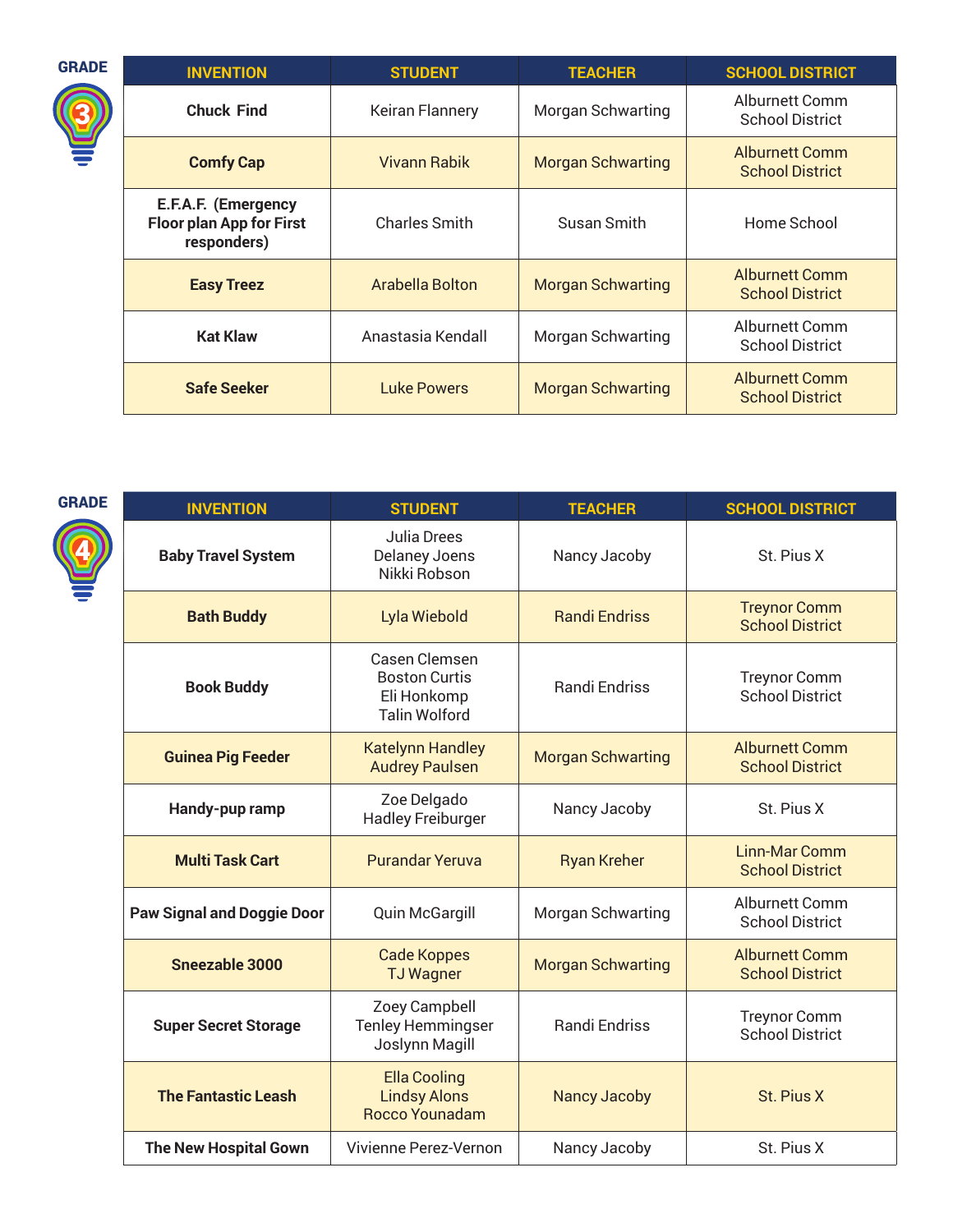| <b>GRADE</b> | <b>INVENTION</b>                            | <b>STUDENT</b>                                                         | <b>TEACHER</b>                                  | <b>SCHOOL DISTRICT</b>                            |
|--------------|---------------------------------------------|------------------------------------------------------------------------|-------------------------------------------------|---------------------------------------------------|
|              | <b>Cat Repeller For Leather</b>             | Myla Hanson Vivienne<br>Pratt                                          | Lisa Huber                                      | North Scott Comm<br><b>School District</b>        |
|              | <b>Debris Dunker</b>                        | <b>Tiffani Wurster</b>                                                 | <b>Nancy Jacoby</b>                             | St. Pius X                                        |
|              | <b>Hydro-Cleaner</b>                        | Suhani Nagarajan                                                       | Kari Sydnes                                     | Linn-Mar Comm<br><b>School District</b>           |
|              | <b>Lizard Tub</b>                           | <b>Livia Flannery</b><br><b>Bristol Nannelli</b><br><b>Edyn Wieser</b> | <b>Morgan Schwarting</b>                        | <b>Alburnett Comm</b><br><b>School District</b>   |
|              | <b>Puptastic Puppy Pack</b>                 | Karly Gaul Sienna Miller                                               | Nancy Jacoby                                    | St. Pius X                                        |
|              | <b>Reptile Release Feeder</b>               | <b>Livia Flannery</b><br><b>Bristol Nannelli</b><br><b>Edyn Wieser</b> | <b>Alburnett Comm</b><br><b>School District</b> | <b>Alburnett Comm</b><br><b>School District</b>   |
|              | <b>Snap the Cap Magnet</b><br><b>Marker</b> | Livia Flannery<br><b>Bristol Nannelli</b><br><b>Edyn Wieser</b>        | <b>Morgan Schwarting</b>                        | <b>Alburnett Comm</b><br><b>School District</b>   |
|              | <b>The Attachable Sinker Light</b>          | <b>Samantha Mussack</b><br><b>Alliana Ray</b>                          | Lisa Huber                                      | <b>North Scott Comm</b><br><b>School District</b> |
|              | <b>The Portable Sink Shower</b>             | Caden Allen                                                            | Lisa Huber                                      | North Scott Comm<br><b>School District</b>        |
|              | <b>Trash Bot</b>                            | <b>Ben Hunt Jacob Wagg</b>                                             | <b>Morgan Schwarting</b>                        | <b>Alburnett Comm</b><br><b>School District</b>   |

GRADE



| <b>INVENTION</b>                                                                               | <b>STUDENT</b>                          | <b>TEACHER</b>             | <b>SCHOOL DISTRICT</b>                                       |
|------------------------------------------------------------------------------------------------|-----------------------------------------|----------------------------|--------------------------------------------------------------|
| <b>Central Air Fragrance</b>                                                                   | <b>Rafael Cortes</b>                    | Amy Kluesner               | <b>St. Francis Xavier</b>                                    |
| Dog Screen 2000                                                                                | <b>Clay Gaul</b>                        | <b>Amy Kluesner</b>        | <b>St. Francis Xavier</b>                                    |
| <b>Fun Express</b>                                                                             | Paige Osterhaus<br><b>Lillian Womer</b> | Amy Kluesner               | <b>St. Francis Xavier</b>                                    |
| <b>Percey: Personal Emotional</b><br><b>Robot for Connecting and</b><br><b>Educating Youth</b> | <b>Silas Erwin</b>                      | <b>Independent Project</b> | <b>Des Moines Independent</b><br><b>Comm School District</b> |
| <b>Safety Shovel</b>                                                                           | Mya Drees<br>Melissa Simon              | Amy Kluesner               | <b>St. Francis Xavier</b>                                    |
| <b>Snow Wiggles</b>                                                                            | <b>Scott Kluesner</b>                   | <b>Amy Kluesner</b>        | <b>St. Francis Xavier</b>                                    |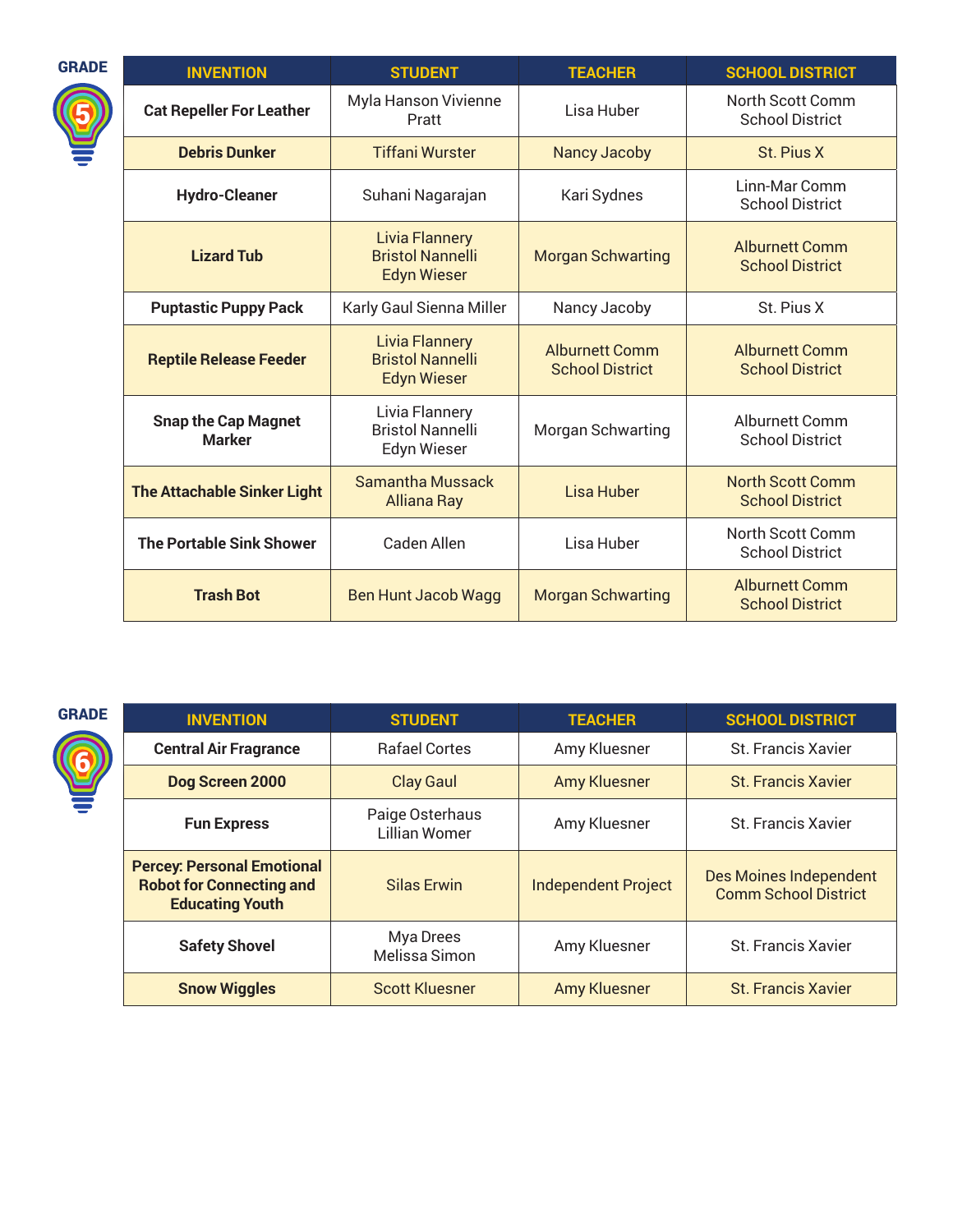| <b>GRADE</b> | <b>INVENTION</b>                        | <b>STUDENT</b>                                               | <b>TEACHER</b>    | <b>SCHOOL DISTRICT</b>                                    |
|--------------|-----------------------------------------|--------------------------------------------------------------|-------------------|-----------------------------------------------------------|
|              | <b>Multi-Use Food Tray</b>              | <b>Reid Kluesner</b><br><b>Beckett Smyth</b>                 | Jon Markus        | Adel DeSoto Minburn Comm<br><b>School District</b>        |
|              | <b>Natural Cure for Cancer</b><br>(NCC) | <b>Manasvi Devi Reddy</b>                                    | <b>Todd Lane</b>  | Linn-Mar Comm<br><b>School District</b>                   |
|              | <b>Pedal Power</b>                      | Roen Lenz                                                    | Jon Markus        | Adel DeSoto Minburn Comm<br><b>School District</b>        |
|              | <b>The Pick-Me-Up Alarm</b>             | Caleb Klassen<br><b>Thomas McHugh</b>                        | <b>Jon Markus</b> | Adel DeSoto Minburn Comm<br><b>School District</b>        |
|              | <b>The Prying Pencil</b>                | Gianna Benetti<br><b>McKinley Cornwell</b><br>Meredith Maddy | Jon Markus        | Adel DeSoto Minburn Comm<br><b>School District</b>        |
|              | <b>Un-Spilable Water Bottle</b>         | <b>Tyler Banwart</b><br><b>William Beebe</b>                 | <b>Jon Markus</b> | <b>Adel DeSoto Minburn Comm</b><br><b>School District</b> |

| <b>GRADE</b> | <b>INVENTION</b>         | <b>STUDENT</b>                            | <b>TEACHER</b> | <b>SCHOOL DISTRICT</b>                             |
|--------------|--------------------------|-------------------------------------------|----------------|----------------------------------------------------|
|              | <b>The Pencil Pocket</b> | <b>Edward Chaplin</b><br>Nicodemus Fuller | Jon Markus     | Adel DeSoto Minburn<br><b>Comm School District</b> |
|              | <b>The Pet-Line</b>      | <b>Ryan Smith</b>                         | Amy Engelmann  | <b>Cedar Rapids Comm</b><br><b>School District</b> |

# GRADE

| <b>INVENTION</b> | <b>STUDENT</b>         | <b>TEACHER</b> | <b>SCHOOL DISTRICT</b>                  |
|------------------|------------------------|----------------|-----------------------------------------|
| <b>Bio Bowl</b>  | Sujan Vijayraj Shadrak | Amanda Hajek   | Linn-Mar Comm<br><b>School District</b> |

## GRADE

| <b>CC</b> | <b>INVENTION</b>                                              | <b>STUDENT</b> | <b>TEACHER</b>  | <b>SCHOOL DISTRICT</b>              |
|-----------|---------------------------------------------------------------|----------------|-----------------|-------------------------------------|
|           | The ARE Board<br>(Auto Rolling Erasing<br><b>Whiteboard</b> ) | Jason Ahn      | Patrick Leonard | Ames Comm<br><b>School District</b> |



RESOURCES FOR INVENTORS!

**www[.inventionconvention.org](www.inventionconvention.org)**

**www[.nationalinventioncurriculum.org](www.nationalinventioncurriculum.org)**

**www[.uspto.gov](www.uspto.gov)**